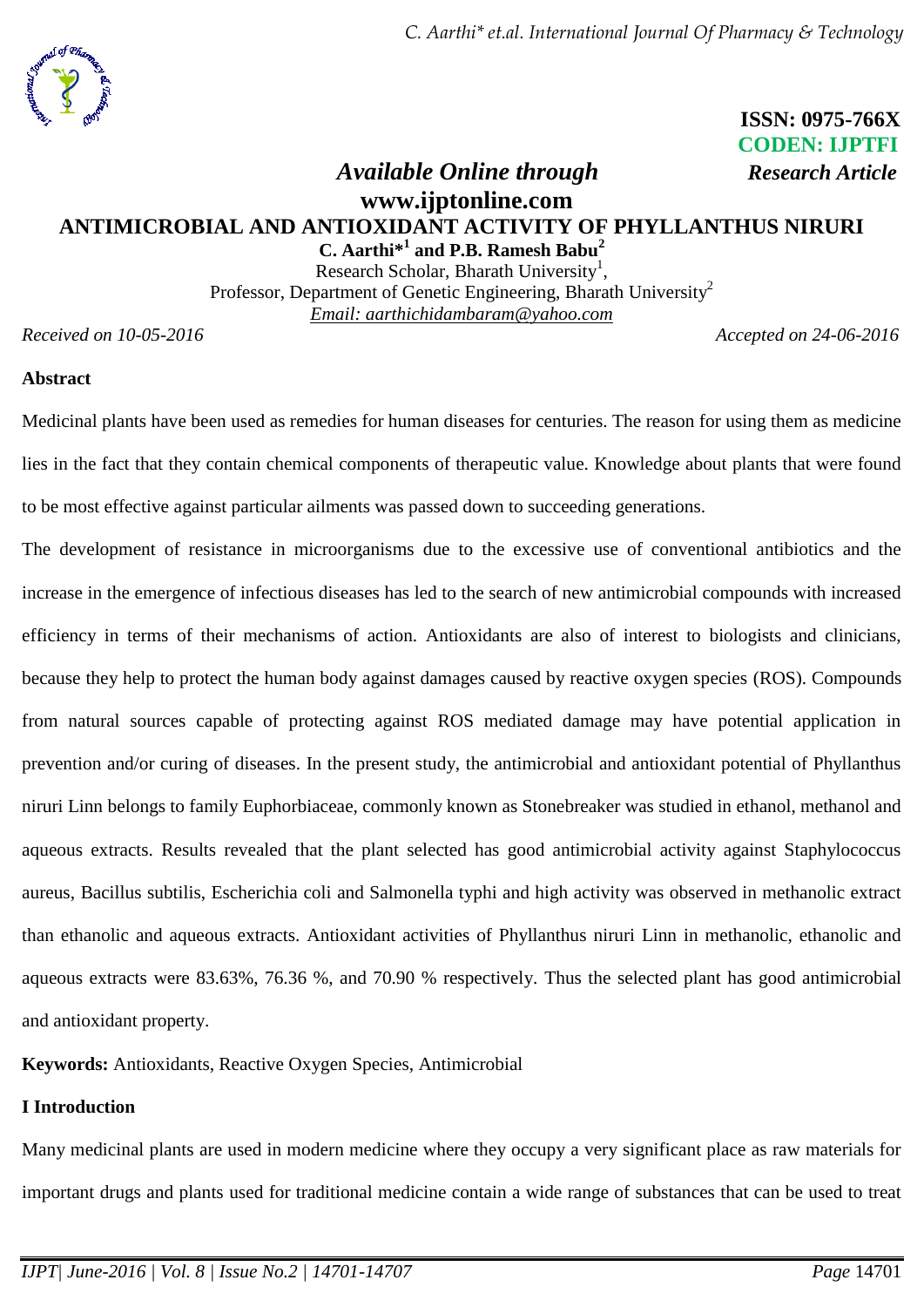#### *C. Aarthi\* et.al. International Journal Of Pharmacy & Technology*

chronic as well as infectious diseases (1). Clinical microbiologists have great interest in screening of medicinal plants for new therapeutics (2). The development of resistance in microorganisms due to the excessive use of conventional antibiotics and the increase in the emergence of infectious diseases has led to the search of new antimicrobial compounds with increased efficiency in terms of their mechanisms of action (3). Contrary to the synthetic drugs, antimicrobials of plant origin are not associated with side effects and have an enormous therapeutic potential to heal many infectious diseases. The potential for developing antimicrobials from higher plants appears rewarding as it will lead to the development of phytomedicine to act against microbes (4).

Therefore, researchers are increasingly turning their attention to folk medicine to develop better drugs against microbial infections (5).

Oxidation is essential to many living organisms for the production of energy to fuel biological processes. However, oxygen-centered free radicals and other reactive oxygen species (ROS), which are continuously, produced in vivo, result in cell death and tissue damage. The role of oxygen radicals has been implicated in several diseases, including cancer, diabetes and cardiovascular diseases, ageing, etc. (6, 7). Antioxidants are substances that may protect cells from the damage caused by unstable molecules known as free radicals. Antioxidants interact with and stabilize free radicals (8). Many synthetic antioxidants such as butylated hydroxyl anisole (BHA) and butylated hydroxyl toluene (BHT) are very effective and are used for industrial processing but they possess potential health risk due to toxic properties and should be replaced with natural antioxidants (9).

Phyllanthus genus contains over 600 species of shrubs, trees and annual or biennial herbs distributed throughout the tropical and subtropical regions of both hemispheres (10). Phyllanthus niruri Linn belongs to Family: Euphorbiaceae, commonly known as Stonebreaker (Eng.) due to its antilithic property. It has traditionally been used as a diuretic and cooling agent. It is extensively used to treat inflammation, diarrhea, eye sore, burns, suppurations and chafing of the skin (11). In the present study, the antimicrobial and antioxidant potential of Phyllanthus niruri were studied.

#### **II Experimental Section**

The aerial parts (leaves and fruits) of Phyllanthus niruri were collected from Chennai, Tamilnadu, India and were shade dried and powdered. 25 grams of powder was dipped into 250 ml of Ethanol, Methanol and water each into a conical flask closed with rubber corks and left for 7 days with occasional shaking. The extracts were filtered through Teflon cloth and WHATMAN No.1 filter paper. The resulting filtrates were taken and concentrated using a rotary evaporator. The crude extracts were subjected to anti-microbial and anti-oxidant assay.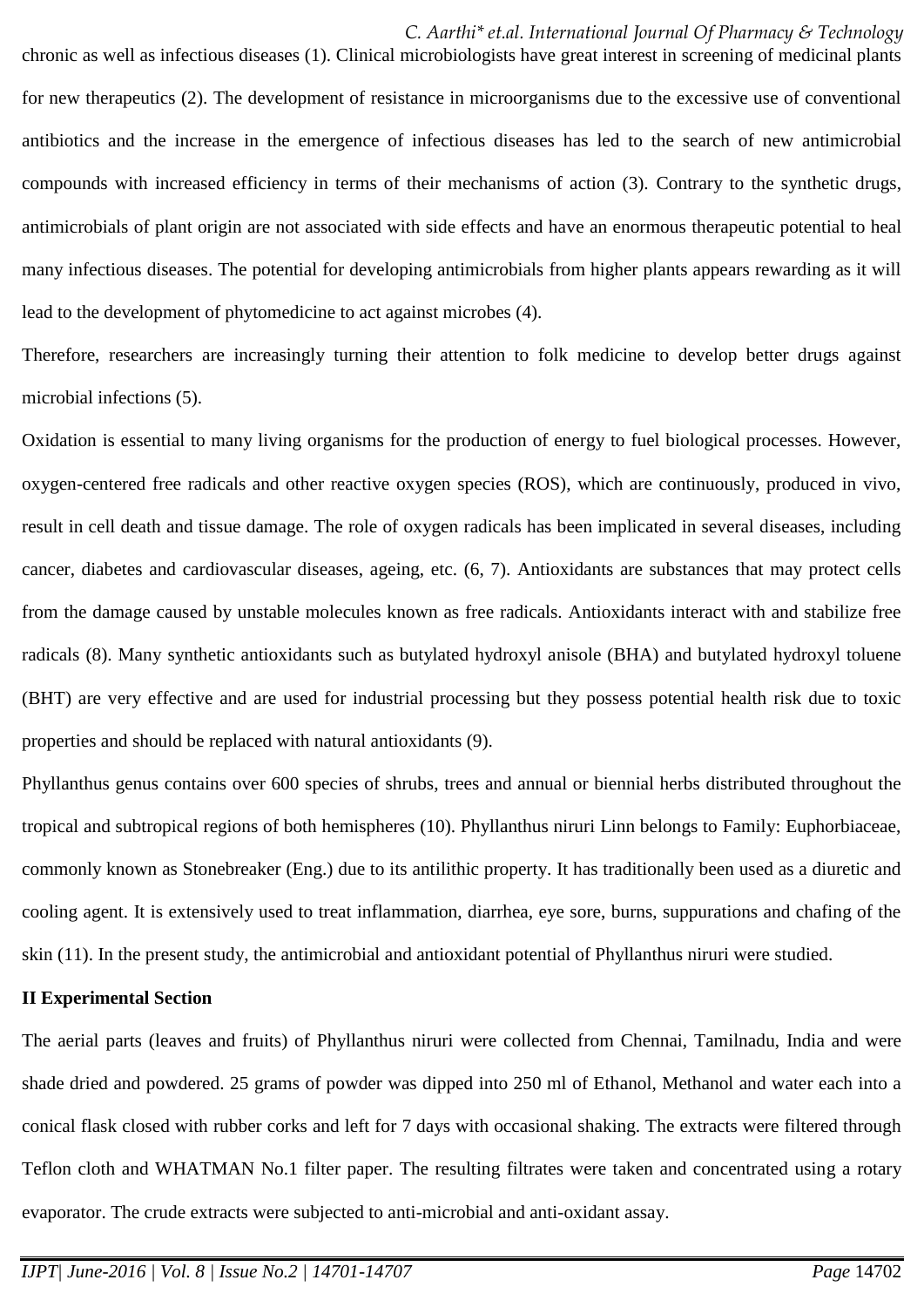#### **Anti-microbial Assay**

Two Gram-positive bacteria viz. Staphylococcus aureus, Bacillus subtillis and two Gram-negative bacteria viz. Escherichia coli, Salmonella typhi were included for anti-bacterial assay. Candida albicans, Aspergillus niger, Trichoderma viride, Rhizopus microsporus were included for anti-fungal assay. Anti-microbial activity was tested using the above microorganisms with Ampicillin and amphotericin (1000 µg/ml) as standard for bacteria and fungi respectively.

#### **Disc diffusion method (**12)

Antimicrobial assay of solvent extracts were performed by Disc diffusion method. Young cultures (8 hr old) of bacterial and fungal strains were swabbed separately on the Muller Hilton Agar and Potato dextrose agar plate respectively aseptically. The sterile disc, 5mm in diameter, is saturated with 20µl of different concentrations of solvent extracts viz., 1000  $\mu$ g/ml, 750  $\mu$ g/ml and 500  $\mu$ g/ml separately. The sterile saturated discs were placed on the agar surface with flamed forceps and gently pressed down to ensure complete contact of the disc with the agar surface. The bacterial plates were incubated at  $37^{\circ}$ C for 24 hours and fungal plates were incubated at  $28^{\circ}$ C for 24-48 hours. After incubation, antimicrobial activities were determined by measuring the diameter of the zone of inhibition.

#### **II Analysis of Antioxidant Activity Assay**

#### **Free radical scavenging assay (DPPH) (13)**

Aliquot 3.7 ml of absolute methanol in all the sample and standard test tubes and 3.8ml of absolute methanol to blank. Add 100µl of BHT to tube marked as standard and 100µl of respective samples to all other tubes marked as tests. 200µl of DPPH reagent was added to all the test tubes including blank. Incubate all test tubes at room temperature in dark condition for 30 minutes. The absorbance of all samples was read at 517nm.

#### **Calculation:**

% Antioxidant activity  $=$   $\frac{\text{(Absorbance at blank)} - \text{(Absorbance at test)}}{x100}$ 

(Absorbance at blank)

## **III Results and Discussion**

The zone of inhibition in millimeters for the methanolic extracts of Phyllanthus ninuri against Staphylococcus aureus, Bacillus subtilis, E.coli and Salmonella were 26, 26, 17 and 26 respectively. Whereas in the case of ethanolic extracts, the values were 15, 20, 9 and 11 respectively. The zone of inhibition of the aqueous extract against the bacteria in the same order as mentioned was 20, 25, 8 and 8 respectively.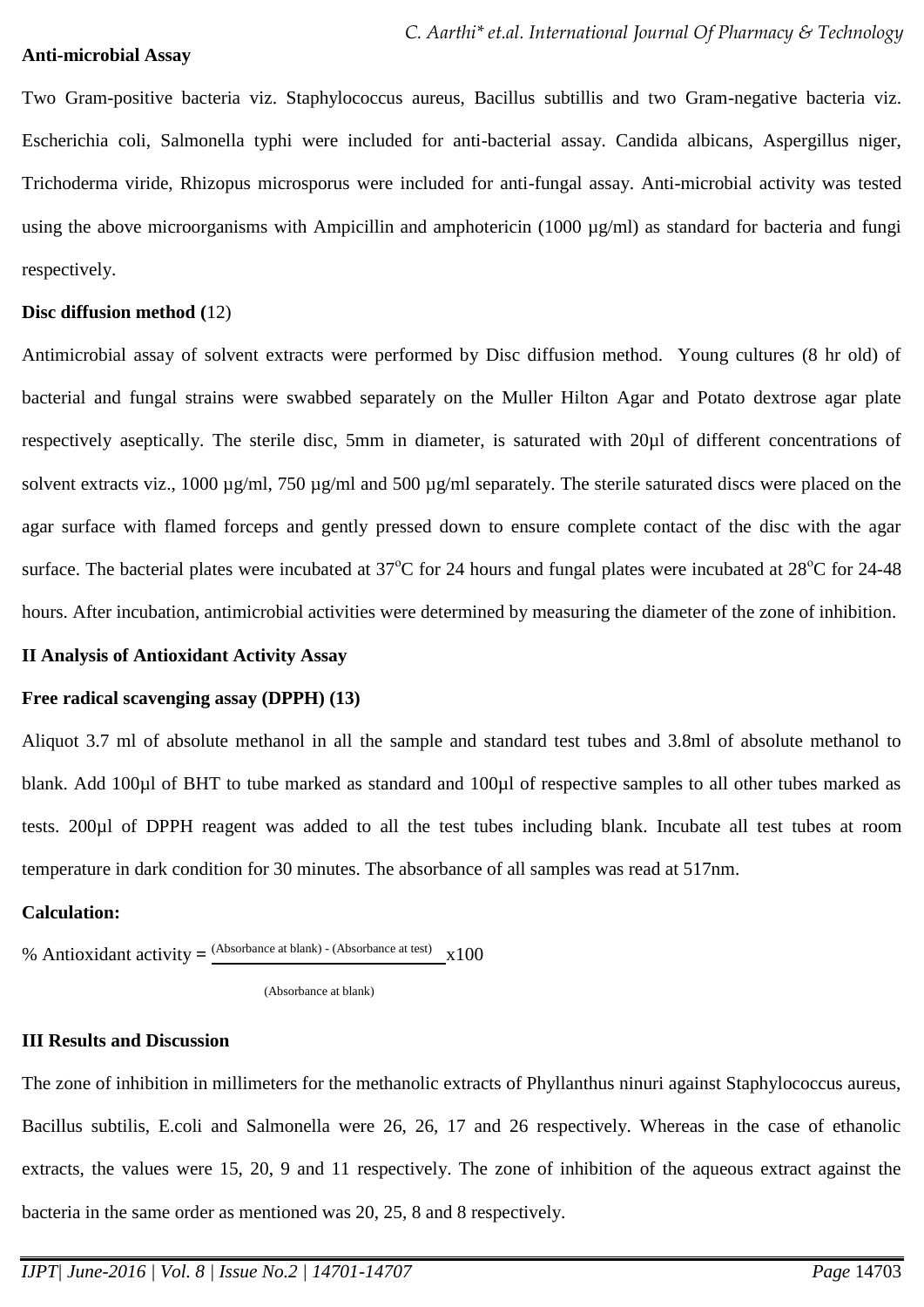*C. Aarthi\* et.al. International Journal Of Pharmacy & Technology* The zone of inhibition for the methanolic extracts against Candida albicans, Aspergillus niger, Trichoderma viridae and Rhizopus microsporus were 9, 12, 33 and 44 respectively. The ethanolic extracts showed 10, 9, 30 and 12 and with aqueous extract were 8, 10, 35 and 45 respectively.

The antibacterial activity results clearly showed that the methanolic extracts had greater potential when compared to the ethanolic and aqueous extracts. This may be reasoned that methanol stands as the better solvent solubilizing more amounts of phytochemicals compared to other solvents. But in the case of antifungal activity, all the three extracts showed comparative inhibition. The present study was compared to the antimicrobial activity of Phyllanthus ninuri by (14), in which it was found that the results were similar, compatible.

The antioxidant activities of methanolic, ethanolic and aqueous extract of Phyllanthus niruri were evaluated using DPPH assay. The results indicate that when compared, the antioxidant activity of the three extracts of Phyllanthus ninuri decreased in the order methanolic  $>$  aqueous  $>$  ethanolic extract with 83.63%, 76.36 %, and 70.90 % respectively. Overall it can be observed from the table (7) that the antioxidant activity was consistently higher in the methanolic extract when compared to other extracts. This research finding is supported by investigation carried out by (15).

**Table 1**: **Antibacterial activity of ethanolic extract of Phyllanthus niruri.**

| Organisms             |      | Antibiotic |     |          |
|-----------------------|------|------------|-----|----------|
|                       | 1000 | 750        | 500 | (1mg/ml) |
| Staphylococcus aureus | 15   | 15         | 15  | 28       |
| E. coli               | Q    | 8          | 8   | 16       |
| Salmonella spp.       |      | 10         | 10  |          |
| Bacillus spp.         | 20   | 20         | 20  |          |

|  | Table 2: Antibacterial activity of methanolic extract of Phyllanthus niruri. |  |  |  |  |  |
|--|------------------------------------------------------------------------------|--|--|--|--|--|
|  |                                                                              |  |  |  |  |  |

|                       |      | Zone of Inhibition (mm)    |     |          |
|-----------------------|------|----------------------------|-----|----------|
| Organisms             |      | Antibiotic                 |     |          |
|                       |      | Concentration $(\mu g/ml)$ |     |          |
|                       | 1000 | 750                        | 500 | (1mg/ml) |
| Staphylococcus aureus | 26   | 14                         | 12  | 32       |
| E. coli               | 26   |                            | 24  | 42       |
| Salmonella spp.       | 17   | 15                         | 14  | 48       |
| Bacillus spp.         | 26   | 24                         | 23  | 33       |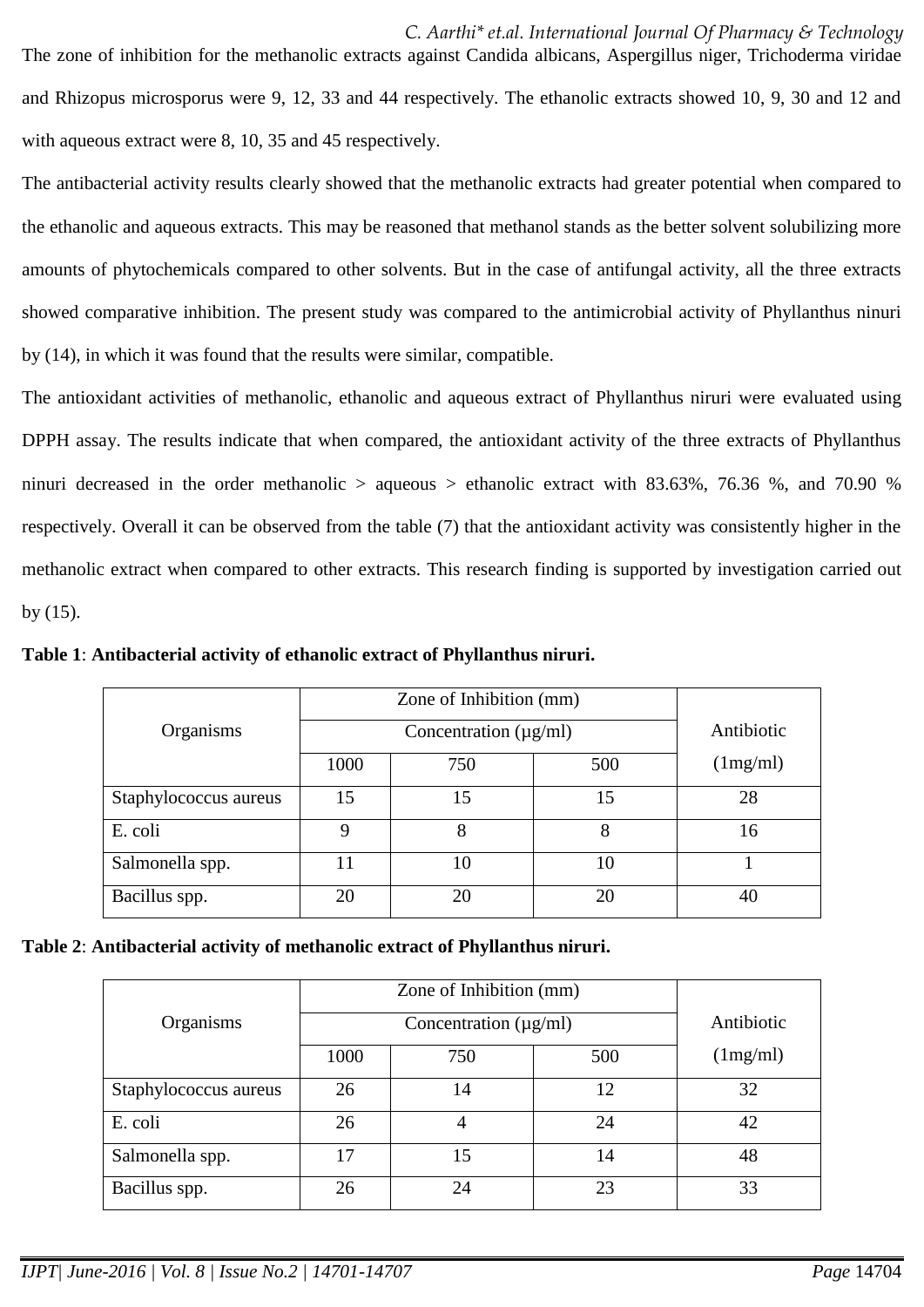## *C. Aarthi\* et.al. International Journal Of Pharmacy & Technology* **Table 3**: **Antibacterial activity of aqueous extract of Phyllanthus niruri.**

| Organisms             |      | Concentration $(\mu g/ml)$ |     |          |  |  |
|-----------------------|------|----------------------------|-----|----------|--|--|
|                       | 1000 | 750                        | 500 | (1mg/ml) |  |  |
| Staphylococcus aureus | 20   | 15                         | 13  | 25       |  |  |
| E. coli               | 8    |                            |     | 12       |  |  |
| Salmonella spp.       | 8    | 8                          | ┑   |          |  |  |
| Bacillus spp.         | 25   | 18                         | 15  | 34       |  |  |

## **Table 4**: **Antifungal activity of ethanolic extract of Phyllanthus niruri.**

|                     | Zone of Inhibition (mm) |            |     |          |
|---------------------|-------------------------|------------|-----|----------|
| Organisms           |                         | Antibiotic |     |          |
|                     | 1000                    | 750        | 500 | (1mg/ml) |
| Candida albicans    | 10                      |            | 7   |          |
| Aspergillus niger   |                         | 8          | 7   | l ()     |
| Trichoderma viridae | 30                      | 10         | 10  |          |
| Rhizopus spp.       | 12                      | 8          | 8   | 35       |

## **Table 5**: **Antifungal activity of methanolic extract of Phyllanthus niruri.**

|                     |      | Zone of Inhibition (mm) |     |          |
|---------------------|------|-------------------------|-----|----------|
| Organisms           |      | Antibiotic              |     |          |
|                     | 1000 | 750                     | 500 | (1mg/ml) |
| Candida albicans    | 9    |                         | 7   | 10       |
| Aspergillus niger   | 12   |                         | 10  | 15       |
| Trichoderma viridae | 33   | 31                      | 30  | 35       |
| Rhizopus spp.       | 44   | 41                      | 37  | 45       |

## **Table 6**: **Antifungal activity of aqueous extract of Phyllanthus niruri.**

|                     |                            | Zone of Inhibition (mm) |     |            |
|---------------------|----------------------------|-------------------------|-----|------------|
| Organisms           | Concentration $(\mu g/ml)$ |                         |     | Antibiotic |
|                     | 1000                       | 750                     | 500 | (1mg/ml)   |
| Candida albicans    | 8                          | 8                       | 8   | 10         |
| Aspergillus niger   | 10                         | 10                      | 9   | 15         |
| Trichoderma viridae | 35                         | 33                      | 5   | 35         |
| Rhizopus spp.       | 45                         | 40                      | 35  | 45         |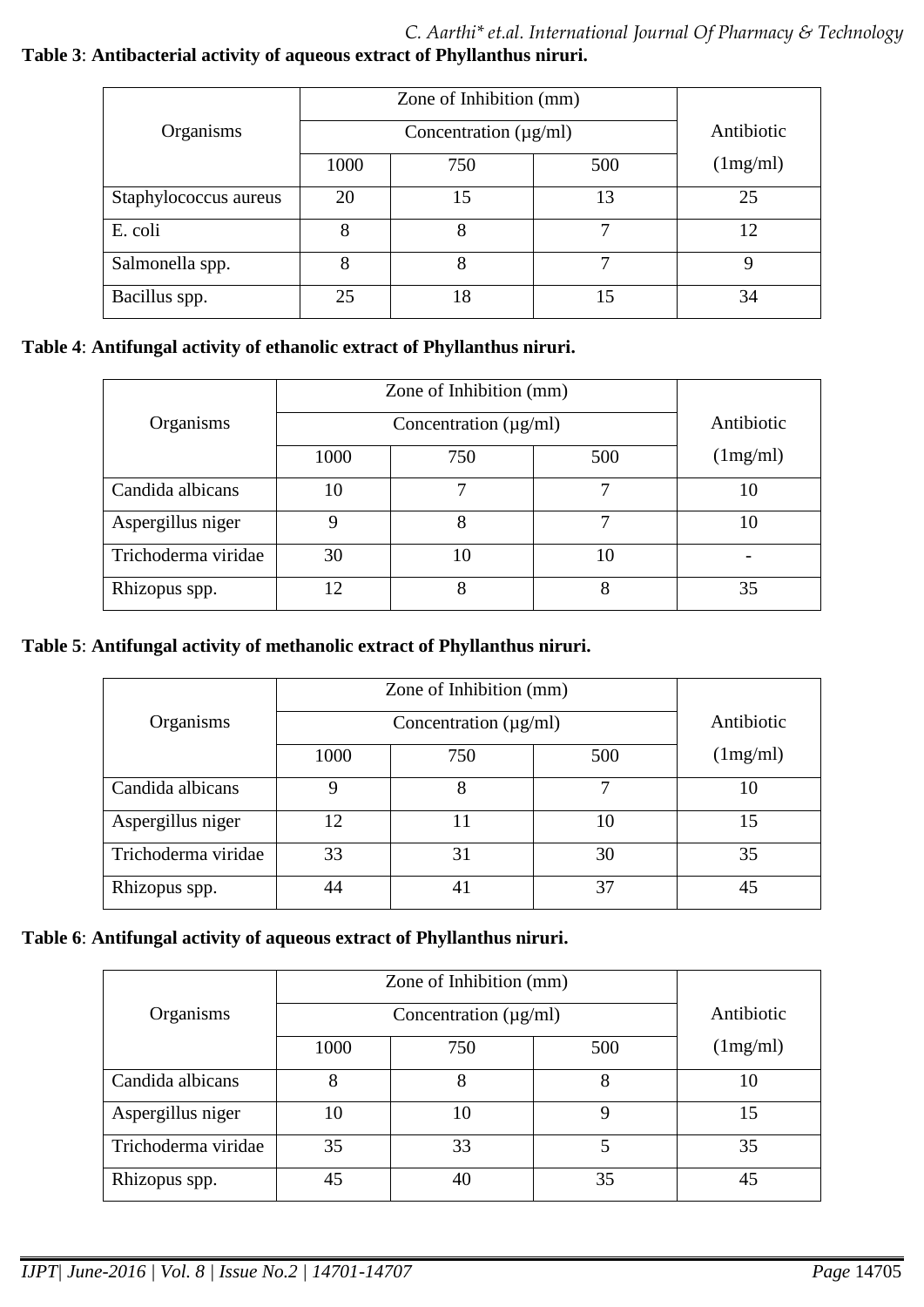## **IV Antioxidant Activity**

|       |                  | <b>DPPH</b>      |
|-------|------------------|------------------|
| S.No. | <b>SAMPLE</b>    | activity $(\% )$ |
|       | Ethanol extract  | 70.90            |
|       | Methanol extract | 83.63            |
| 3     | Aqueous extract  | 76.36            |
|       | <b>BHT</b>       | 99.9             |

#### **Table 7**: **Antioxidant activity of Phyllanthus niruri.**

#### **V Conclusion**

In the present study, Phyllanthus niruri Linn in methanolic, ethanolic and aqueous extracts were studied. Results revealed that Phyllanthus niruri showed good antimicrobial activity against Staphylococcus aureus, Bacillus subtilis, Escherichia coli and Salmonella typhi. High activity was observed in methanolic extract than ethanolic and aqueous extracts. Antioxidant activities in methanolic, ethanolic and aqueous extracts were 83.63%, 76.36 %, and 70.90 % respectively. Thus the selected plant has good antimicrobial and antioxidant property.

## **References**

- 1. P Srinivas, V Rajashekar, E Upender Rao, L Venkateshwarulu and CH Anil kumar, International Journal of Drug Development & Research. 2011. Vol. 3(4), 286-293.
- 2. A Periyasamy, Rajkumar, K Mahalingam. Middle-East Journal of Scientific Research. 2010. 5(6): 477-482.
- 3. J Bauer, R Rojas, B Bustamante, J Ethnopharmacol. 2003.Vol. 88, 199 204.
- 4. MV Kumaraswamy, HU Kavitha and S Sathish. Word journal of agricultural science. 2008. vol. 4(5), 661-664.
- 5. D Pitchai, M Paydar, BA Moharam, YL Wong, CY Looi, WF Wong, S Nyamathulla, V Pandy, R Manikkam, SR Rajendran G Pitchai. Bioinformation. 2010. Vol. 5, 43-45.
- 6. S Velavan. Pharmacologyonline Newsletter. 2011. Vol. 1, 1062-1077.
- 7. B Halliwell and JMC Gutteridge. Oxford: Clarendon. 1999, 419-422.
- 8. H Sies. Experimental Physiology. 1997 82, 291-295.
- 9. MA Anagnostopoulou, P Kefalas, VP Papageorgiou, AN Assimopoulou and D Boskou. Food Chem., 2006.Vol. 94, 19-25.
- 10. L Taylor. 2nd edn. Sage Press, Inc.; 2003. Herbal Secrets of the Rainforest, 3p.
- 11. RN Chopra, SL Nayar, IC Chopra, Glossary of Indian Medicinal Plants, New Delhi. C SIR, 1956.